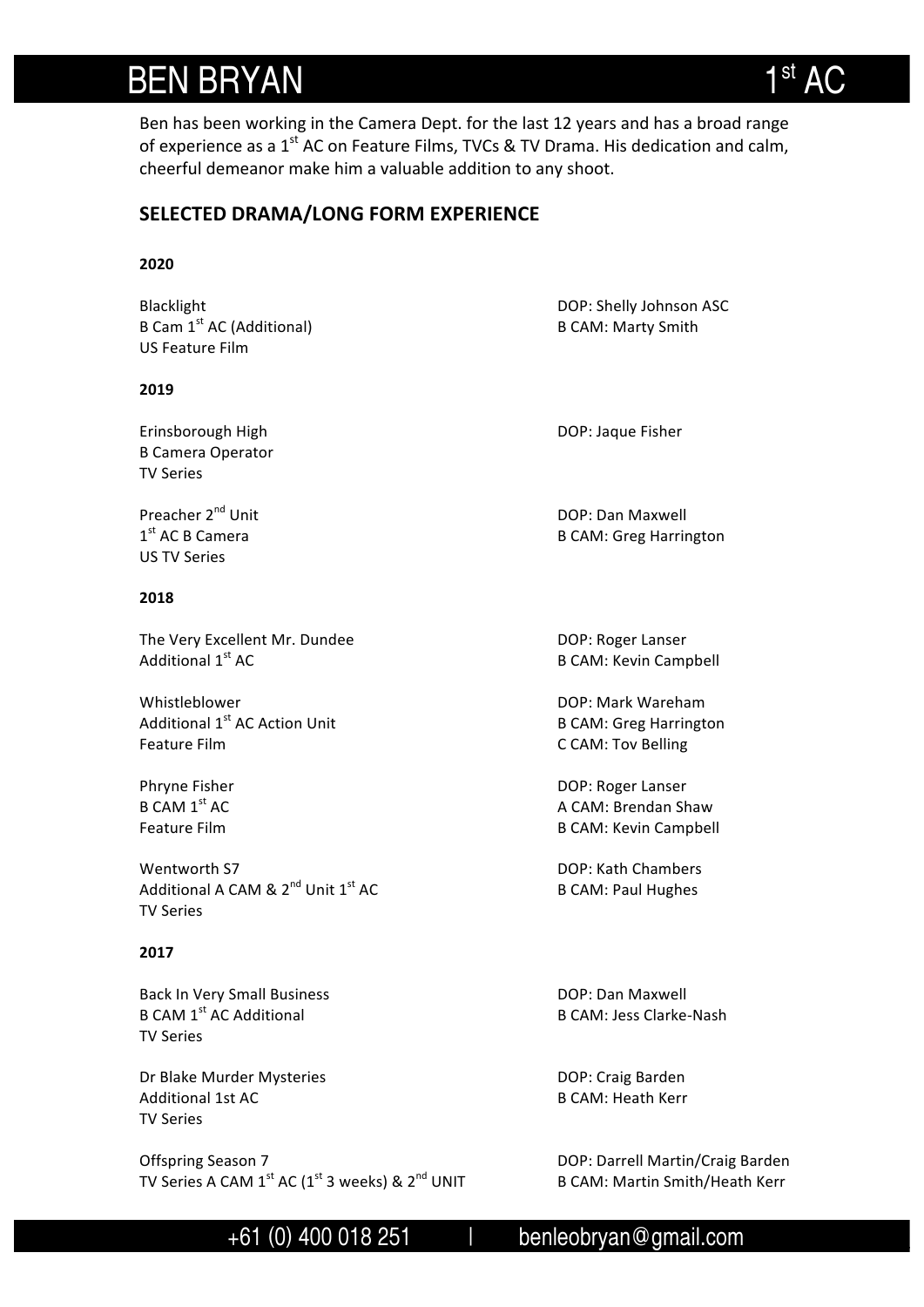# BEN BRYAN 1st 1st

TV Pilot  $1<sup>st</sup>$  AC

#### **2016**

The Leftovers **DOP:** John Molling Splinter Unit Additional 1<sup>st</sup> AC AC A Cam: Greg Harrington

#### **2015**

Additional 1st AC

### **2014**

A CAM  $1<sup>st</sup>$  AC

Offspring Season 4 DOP: Bonnie Elliot<br>  $2^{nd}$  UNIT,  $1^{st}$  AC B Cam: Kathy Chan Tv Series

### **2013**

Offspring Season 3 **DOP:** John Brawley/ Main Unit Nick Owens Additional  $1^{st}$  AC – RED EPIC  $\qquad \qquad$  B Cam: Michael Steel

 $2^{nd}$  AC

#### **2012**

I, Frankenstein 2<sup>nd</sup> Unit DOP: Ian Jones ACS Feature Film **Focus:** A. Farrugia, Focus: A. Farrugia, Focus: A. Farrugia, Focus: A. Farrugia, Focus: A. Farrugia,  $\frac{1}{2}$ 

### **2011**

#### **2010**

Chaperones **DOP:** Ed Goldner

**B Cam: Harry Panagiotidis** 

Offspring Season 6 **DOP:** John Brawley Main Unit **Manual Company of Camera** B Cam: Jess Clarke-Nash

Fell **Fell** DOP: Marden Dean Feature film **Example 2018** Contract Contract Dir. Kasimir Burgess

B Cam: Kathy Chambers

The Mule **The Mule DOP:** Stefan Duscio Feature Film **Focus:** Chris Child

J. Minter, G. Skilbeck

The Slap **DOP:** Andrew Commis ACS ABC TV Series Focus A: Andrew Jerram 2<sup>nd</sup> AC **Focus** B: Chris Child

The Cup DOP: David Burr ACS

## +61 (0) 400 018 251 | benleobryan@gmail.com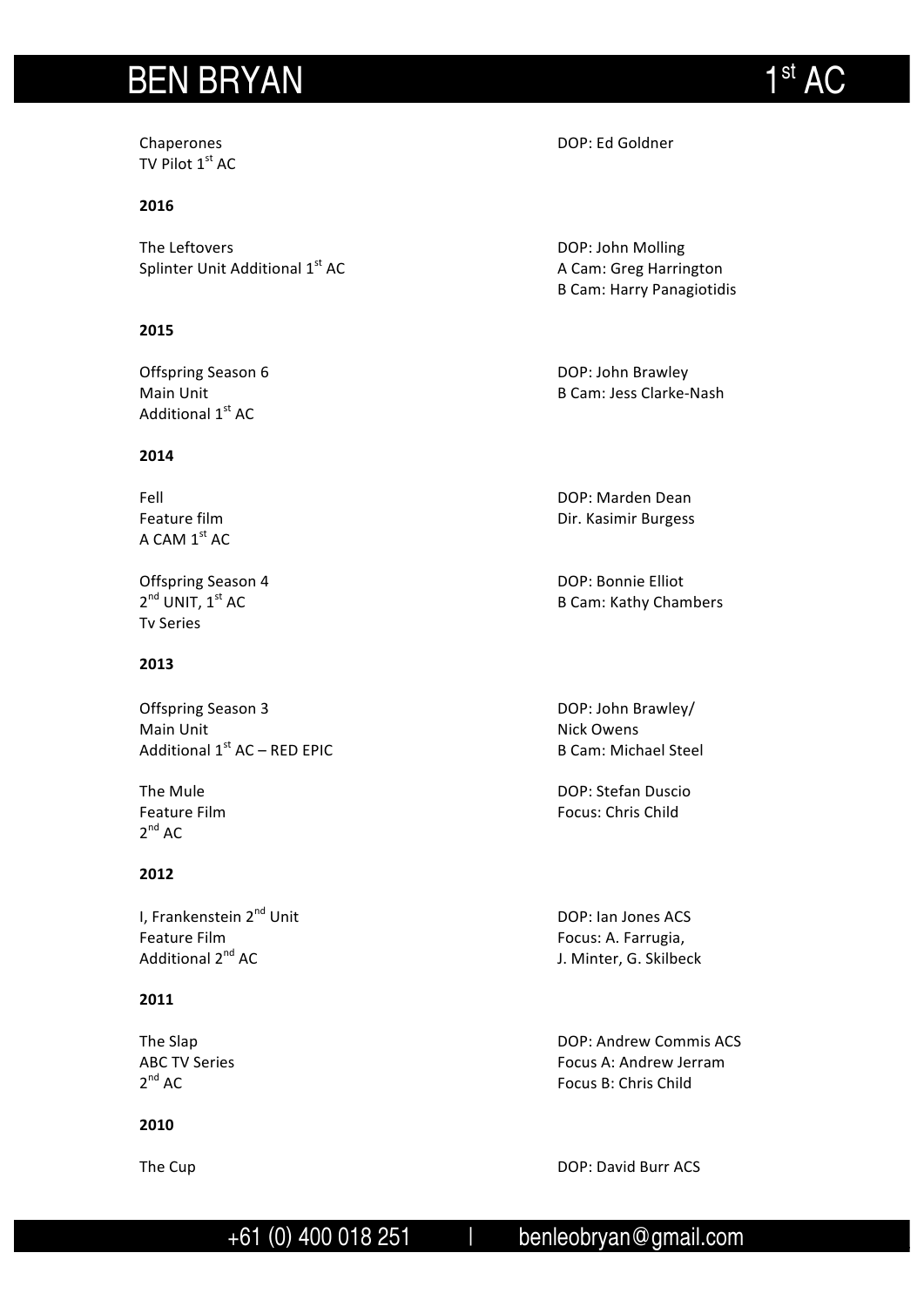# BEN BRYAN 1st AC

#### **2009**

Don't Be Afraid of the Dark DOP: Oliver Stapleton BSC US Feature Film **Focus** A: Tov Belling Truck Loader **Focus** B: Ricky Schamburg

I Love You Too **DOP:** Ellery Ryan ACS Feature Film **Focus:** Andrew Jerram **Focus:** Andrew Jerram 2<sup>nd</sup> AC (Additional Days/2<sup>nd</sup> Unit) Focus Add'l: Angelo Sartore Panavision Platinum 35mm 2nd AC: Michelle Marchant

#### **2008**

| Rush                | DOP: Bruce Young               |
|---------------------|--------------------------------|
| TV Series           | B CAM: Nick Owens              |
| Videosplit Operator | <b>Focus A: Grant Sweetnam</b> |
|                     |                                |

### **SELECTED SHORT FORM AS 1st AC**

| Specsavers              | DOP: Ed Goldner         |
|-------------------------|-------------------------|
| (B Cam Operator) TVC    |                         |
| Amy Shark               | DOP: Kieran Fowler      |
| "I Said Hi" Music Video |                         |
| Monash                  | DOP: Marden Dean        |
| <b>TVC</b>              |                         |
| Devondale               | DOP: Lachlan Milne      |
| <b>TVC</b>              |                         |
| Nissan                  | DOP: Jeremy Rouse       |
| <b>TVC</b>              |                         |
| Mazda                   | DOP: Ginny Loane        |
| <b>TVC</b>              |                         |
| Sportsbet               | DOP: Ed Goldner         |
| <b>TVC</b>              |                         |
| <b>Fox Sports</b>       | DOP: Aaron Farrugia     |
| <b>TVC</b>              |                         |
| Cadbury                 | DOP: Jaque Fisher       |
| <b>TVC</b>              |                         |
| Honda                   | <b>DOP: Susan Stitt</b> |
| <b>TVC</b>              |                         |
| Chivas Regal            | DOP: Robert Morton      |
| <b>TVC</b>              |                         |
| Jalna                   | DOP: Duncan Cole        |
| <b>TVC</b>              |                         |
| Swisse                  | DOP Tov Belling         |
| TVC                     |                         |

Feature Film **Funding Community** Cam Op. Bruce Phillips 2<sup>nd</sup> AC A Camera 2<sup>nd</sup> AC A Camera Focus A: Chris Child Focus B: Peter White

Focus B: Jesse Minter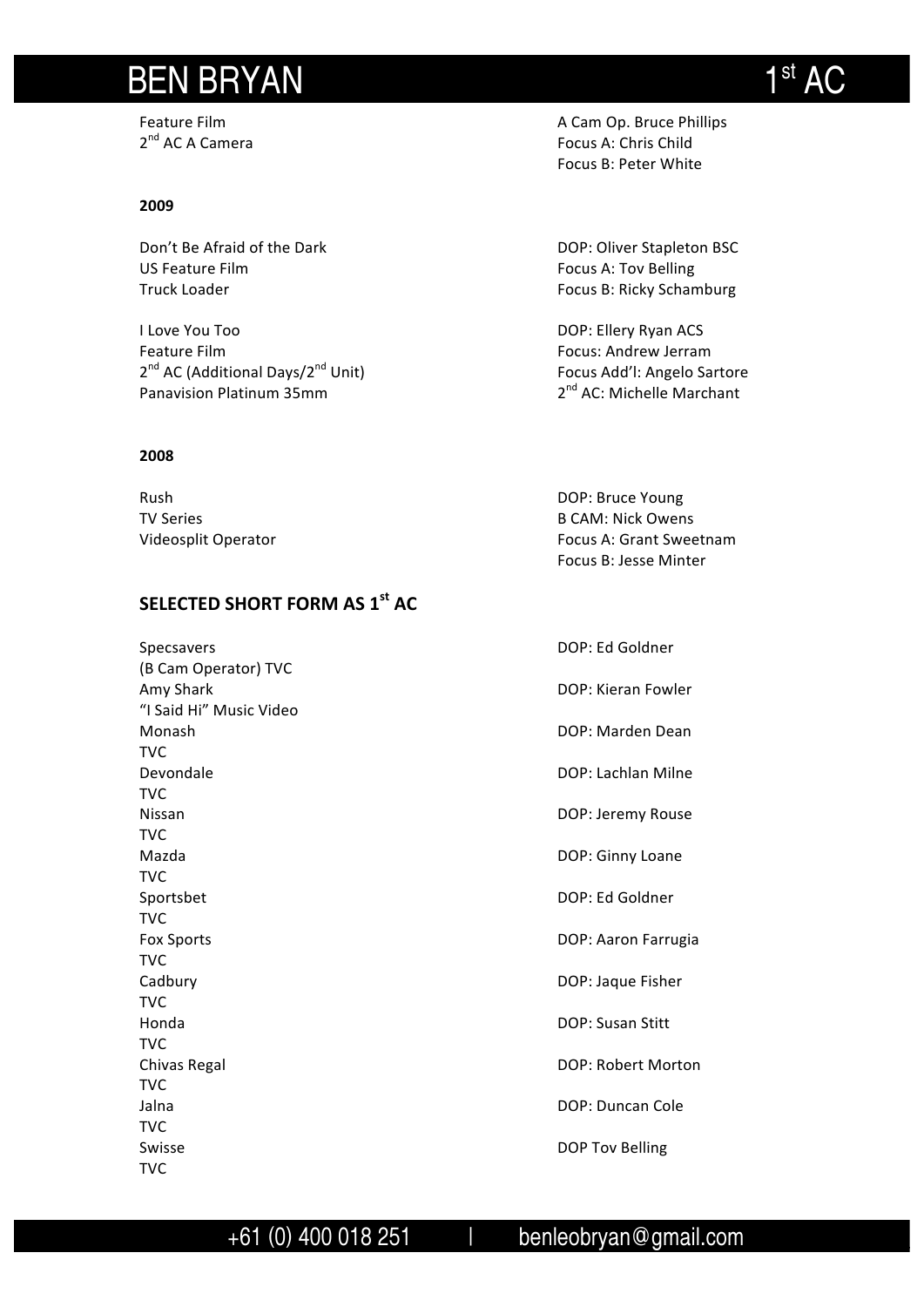# BEN BRYAN 1st AC

| <b>White Pages</b>                 | DOP: Aaron Farrugia |
|------------------------------------|---------------------|
| TVC                                |                     |
| Honda                              | DOP: Tov Belling    |
| 'Jazz' TVC                         |                     |
| Tamar Valley                       | DOP: Ed Goldner     |
| 'Tasmania in Every Drop' TVC       |                     |
| Coles                              | DOP: Matt Chuang    |
| 'Fresh' TVC                        |                     |
| Masterchef Promo                   | DOP: Tony Luu       |
| TVC                                |                     |
| Lumo                               | DOP: Graeme Wood    |
| 'Winter' TVC                       |                     |
| Specsavers                         | DOP: Ed Goldner     |
| 'Anger Management' TVC             |                     |
| <b>White Pages</b>                 | DOP: Simon Chapman  |
| 'Find What You're Looking For' TVC |                     |

## Selected Short Form Experience as a 2<sup>nd</sup> AC

| YOUI                         | <b>TVC</b>  | DOP: Gary Phillips                           | <b>ALEXA</b>      |
|------------------------------|-------------|----------------------------------------------|-------------------|
| Filmsmiths                   | $2^{nd}$ AC | 1 <sup>st</sup> AC: Paul Shakeshaft          |                   |
| <b>WORKSAFE</b>              | <b>TVC</b>  | DOP: Hugh Miller                             | <b>ALEXA</b>      |
| Prodigy                      | $2^{nd}$ AC | 1 <sup>st</sup> AC: Jesse Minter             |                   |
| <b>FORD</b>                  | <b>TVC</b>  | DOP: Jeremy Rouse                            | <b>ALEXA</b>      |
| Exit                         | $2^{nd}$ AC | 1 <sup>st</sup> AC: Jesse Minter             |                   |
| <b>CROWN LAGER</b>           | <b>TVC</b>  | DOP: Geoffrey Simpson ACS                    | <b>ALEXA</b>      |
| Revolver                     | $2^{nd}$ AC | 1 <sup>st</sup> AC: Angelo Sartore           |                   |
| <b>JETSTAR</b>               | <b>TVC</b>  | DOP: Wayne Aistrope                          | <b>ALEXA</b>      |
| <b>Flinders Lane</b>         | $2^{nd}$ AC | 1 <sup>st</sup> ACs: Jesse Minter, Matt Toll |                   |
| <b>BRITISH PAINTS</b>        | <b>TVC</b>  | DOP: Geoffrey Hall                           | <b>ALEXA</b>      |
| Finch                        | $2^{nd}$ AC | 1 <sup>st</sup> AC Angelo Sartore            |                   |
| <b>BUPA</b>                  | <b>TVC</b>  | DOP: Germaine McMicking                      | <b>ALEXA</b>      |
| <b>Exit Films</b>            | $2^{nd}$ AC | DOP: Angelo Sartore                          |                   |
| <b>SPORTSBET</b>             | <b>TVC</b>  | DOP: Geoffrey Hall                           | <b>ALEXA</b>      |
| <b>Sweet Productions</b>     | $2^{nd}$ AC | 1 <sup>st</sup> AC: Angelo Sartore           |                   |
| AGL                          | <b>TVC</b>  | DOP: Katie Milwright                         | <b>ALEXA</b>      |
| Finch                        | $2^{nd}$ AC | 1 <sup>st</sup> AC: Chris Child              |                   |
| <b>MAZDA</b>                 | <b>TVC</b>  | DOP: Earle Dresner                           | <b>ALEXA</b>      |
| Mr. Smith                    | $2^{nd}$ AC | 1 <sup>st</sup> AC: Chris Child              |                   |
| <b>NAB</b>                   | <b>TVC</b>  | DOP: Germaine McMicking                      | <b>ALEXA</b>      |
| Guilty                       | $2^{nd}$ AC | 1 <sup>st</sup> AC: Angelo Sartore           |                   |
| COLES - 'Christmas'          | <b>TVC</b>  | DOP: Graeme Wood                             | <b>ALEXA</b>      |
| <b>Flinders Lane</b>         | $2^{nd}$ AC | 1 <sup>st</sup> AC: Jesse Minter             |                   |
| KFC-'Cricket'                | <b>TVC</b>  | DOP: Lachlan Milne                           | <b>ALEXA</b>      |
| <b>Curious Films</b>         | $2^{nd}$ AC | 1 <sup>st</sup> AC: Chris Child              |                   |
| DEVONDALE - 'Long life Milk' | <b>TVC</b>  | DOP: Geoffrey Simpson ACS                    | <b>ALEXA</b>      |
| Revolver                     | $2^{nd}$ AC | 1 <sup>st</sup> AC: Peter White              |                   |
| HONDA - 'CRV'                | <b>TVC</b>  | DOP: Jeremy Rouse                            | <b>ALEXA</b>      |
| The Sweet Shop               | $2^{nd}$ AC | 1 <sup>st</sup> AC: Angelo Sartore           | <b>STUDIO</b>     |
| VB-'Here's to Hard Work'     | <b>TVC</b>  | DOP: Jeremy Rouse                            | SI <sub>2</sub> K |
| <b>Exit Films</b>            | $2^{nd}$ AC | 1 <sup>st</sup> AC: Cameron Gaze             |                   |
| KMART - 'Price Sculptures'   | <b>TVC</b>  | DOP: Jeremy Rouse                            | SONY F65          |
| <b>Exit Films</b>            | $2^{nd}$ AC | 1 <sup>st</sup> AC: Jesse Minter             |                   |